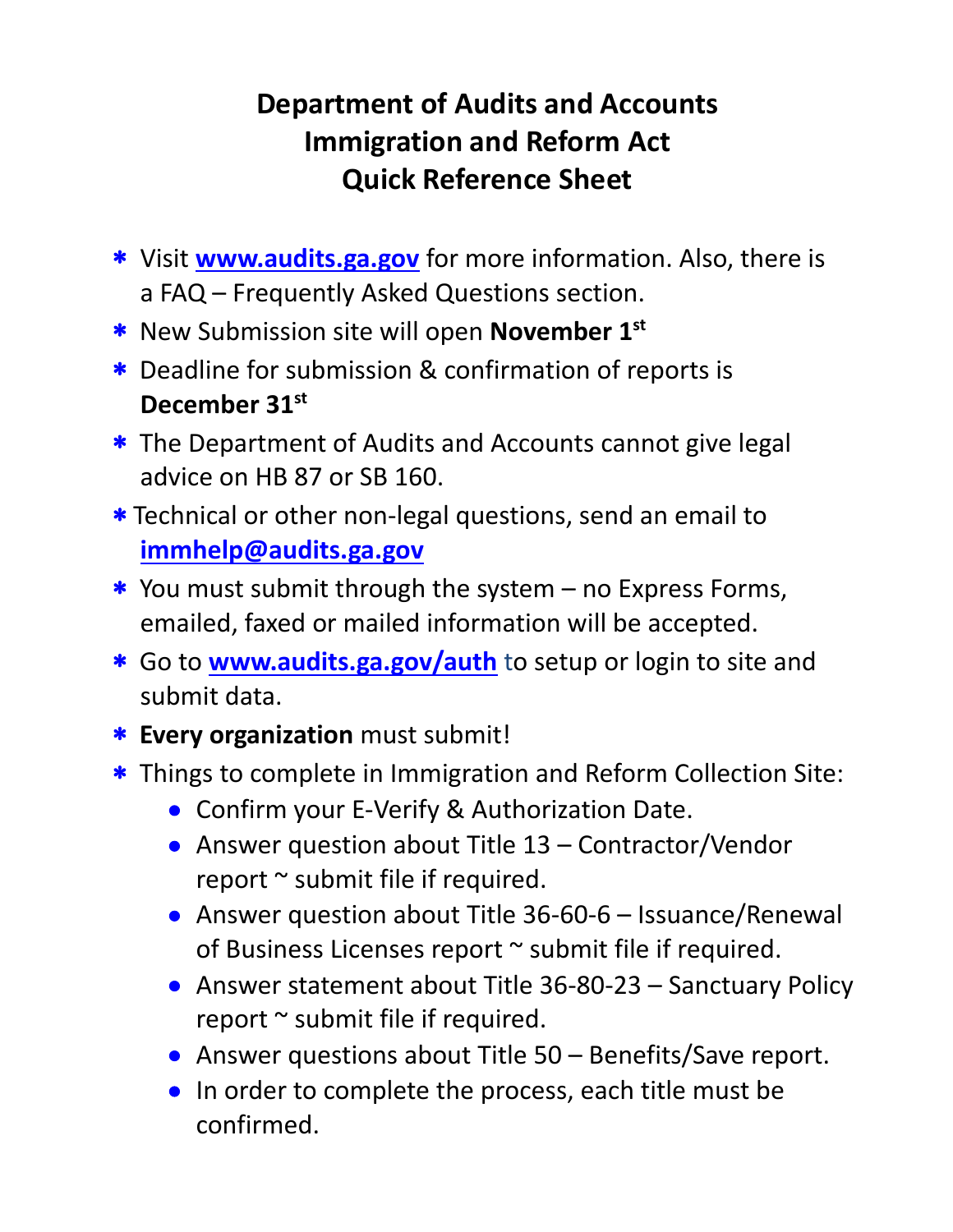#### Files submitted must have a file extension of .txt or .csv

## *Example of record layout for Title 13*

**Note**: Column headings are for illustration only; please remove before submission.

| Name of Contractor  | Contractor       | City             | <b>State</b> | Zip Code | <b>Contractor</b> | Exempt | Date of Contract | <b>Contract</b> | <b>Contract</b> |
|---------------------|------------------|------------------|--------------|----------|-------------------|--------|------------------|-----------------|-----------------|
|                     | <b>Address</b>   |                  |              |          | E-Verify#         |        | between          | <b>Number</b>   | Amount          |
| The Tree Service Co | 120 Northwest Rd | <b>I</b> Decatur | <b>GA</b>    | 32414    |                   |        | 5/4/2013         | <b>500</b>      | 3500.00         |
| A. Good Company     | 123 Dover St     | <b>Destin</b>    | I FL         | 32147    | 7854              | N      | 1/7/2013         | 12              | 45000.00        |
| Copper Distribution | 145 East Road    | Albany           | GA           | 39999    | 11235             | N      | 4/12/2012        | 25              | 4500.00         |
| <b>XYZ Company</b>  | 144 Right Way    | <b>Savannah</b>  | GA           | 31417    |                   |        | 9/4/2012         | 99              | 7800.00         |
| John Doe            | IP.O. Box 222    | Chattanooga TN   |              | 37402    | 4561              | N      | 10/9/2011        | 123             | 10000.00        |

\*\*File naming convention should be:

EntityName+Year+Title13.csv **or** EntityName+Year+Title13.txt

#### *Validation rules:*

- Contractor e-verify number must be a number between 4 and 7 digits.
- Exempt if exempt is  $(Y)$  Yes, then no e-verify number is required.
- Date of Contract format (MM/DD/YYYY)
- Contract Number must be a unique tracking number.
- Contract Amount include decimal with two positions but no commas or other formatting. *(Example: 1234.33)*